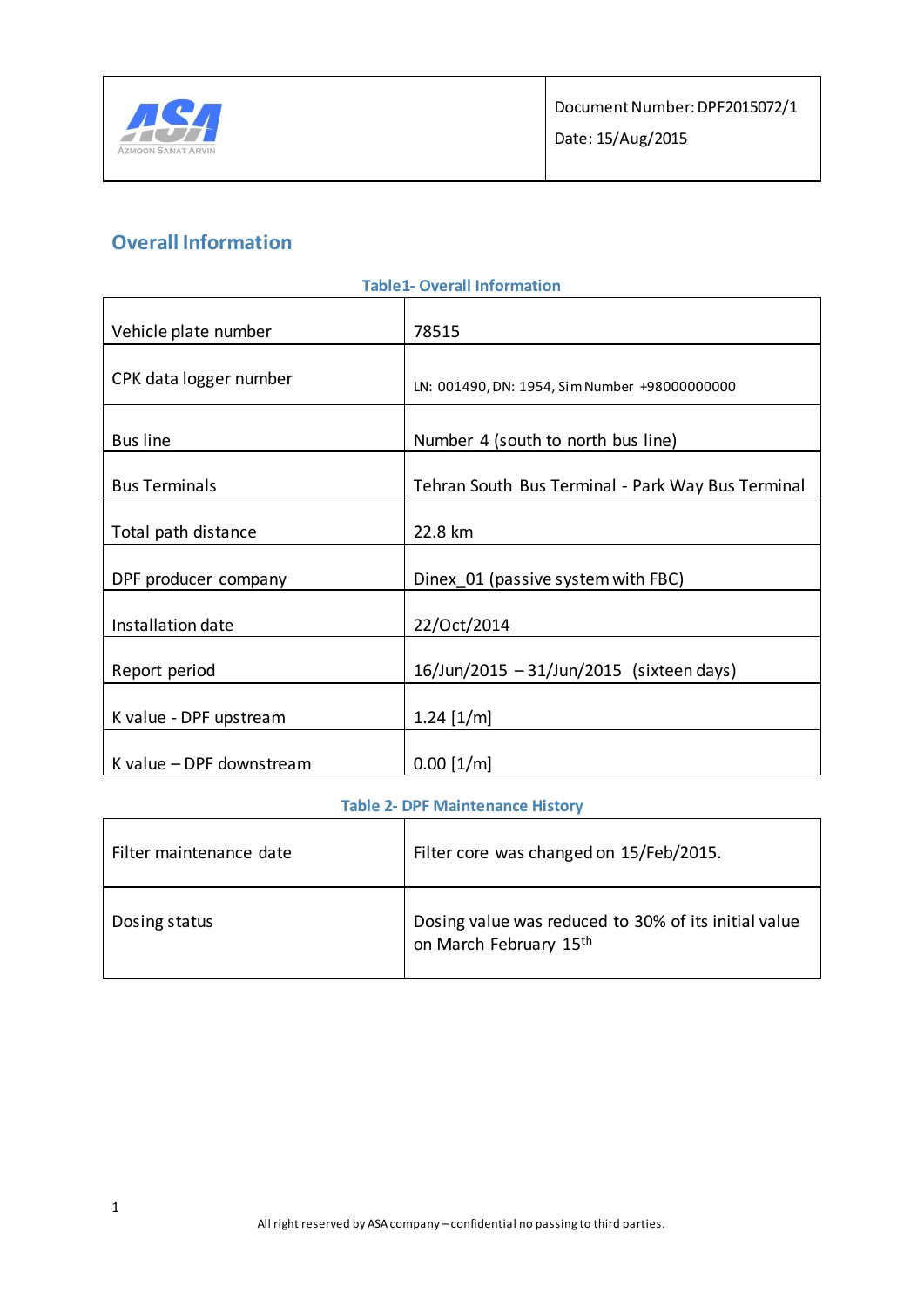

| Bus mileage (from DPF installation date)               | 40308 km            |
|--------------------------------------------------------|---------------------|
| Bus mileage over the period                            | 2032 km             |
|                                                        |                     |
| Working days over the period                           | 11 days             |
| Stop days                                              | 5 days              |
|                                                        |                     |
| Data logger working days                               | 11 days             |
|                                                        |                     |
| Working hours over the period                          | 145 Hour 12 minutes |
|                                                        |                     |
| Average working hours per day (including stop<br>days) | 9Hour 4 minutes     |
|                                                        |                     |
| Bus average speed                                      | 14 km/hr            |
|                                                        |                     |
| idle speed time to all working time ration             | 58 %                |
|                                                        |                     |
| Total Bus fuel consumption over the period             | 1321 lit            |
|                                                        |                     |
| Fuel consumption per hour                              | 9.09 lit/hr         |
|                                                        |                     |
| Average fuel consumption                               | $0.65$ lit/km       |
|                                                        |                     |
| Total Bus additive consumption over the                | 0.343 lit           |
| period                                                 |                     |
|                                                        |                     |
| Average additive consumption                           | 169 cc/km           |
|                                                        | 260 cc per 1000 lit |
| Additive consumption to fuel ration                    | (continuous dosing) |

#### **Table 3- Fuel and Additive Consumption Information**

Engine rotational speed for this vehicle when air conditioning system is on, is approximately 784 rpm and without use of cooling system is about 544 rpm.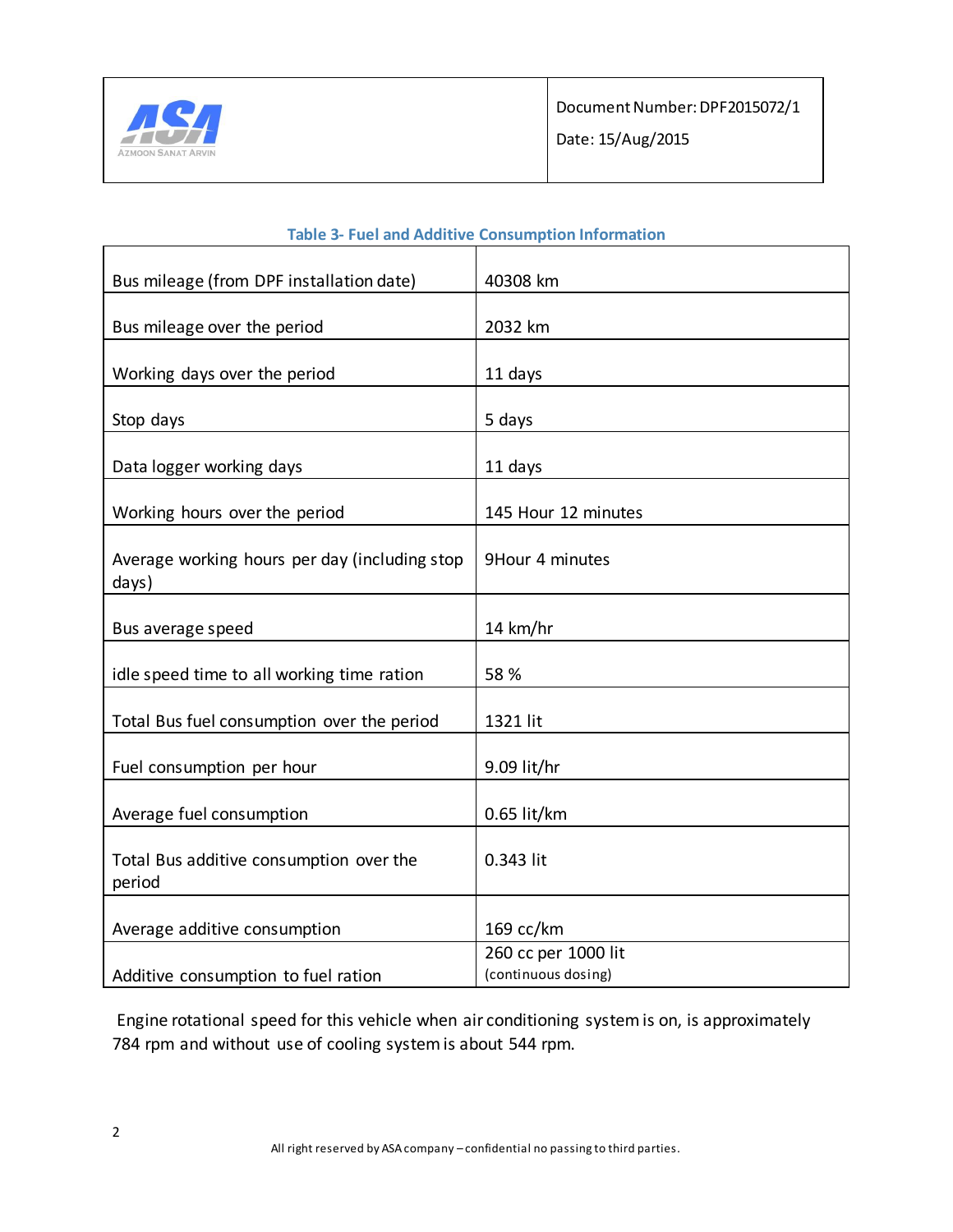

### **Temperature, Pressure and Engine Speed Overview**



**Figure 1- Pressure distribution over the working hours**

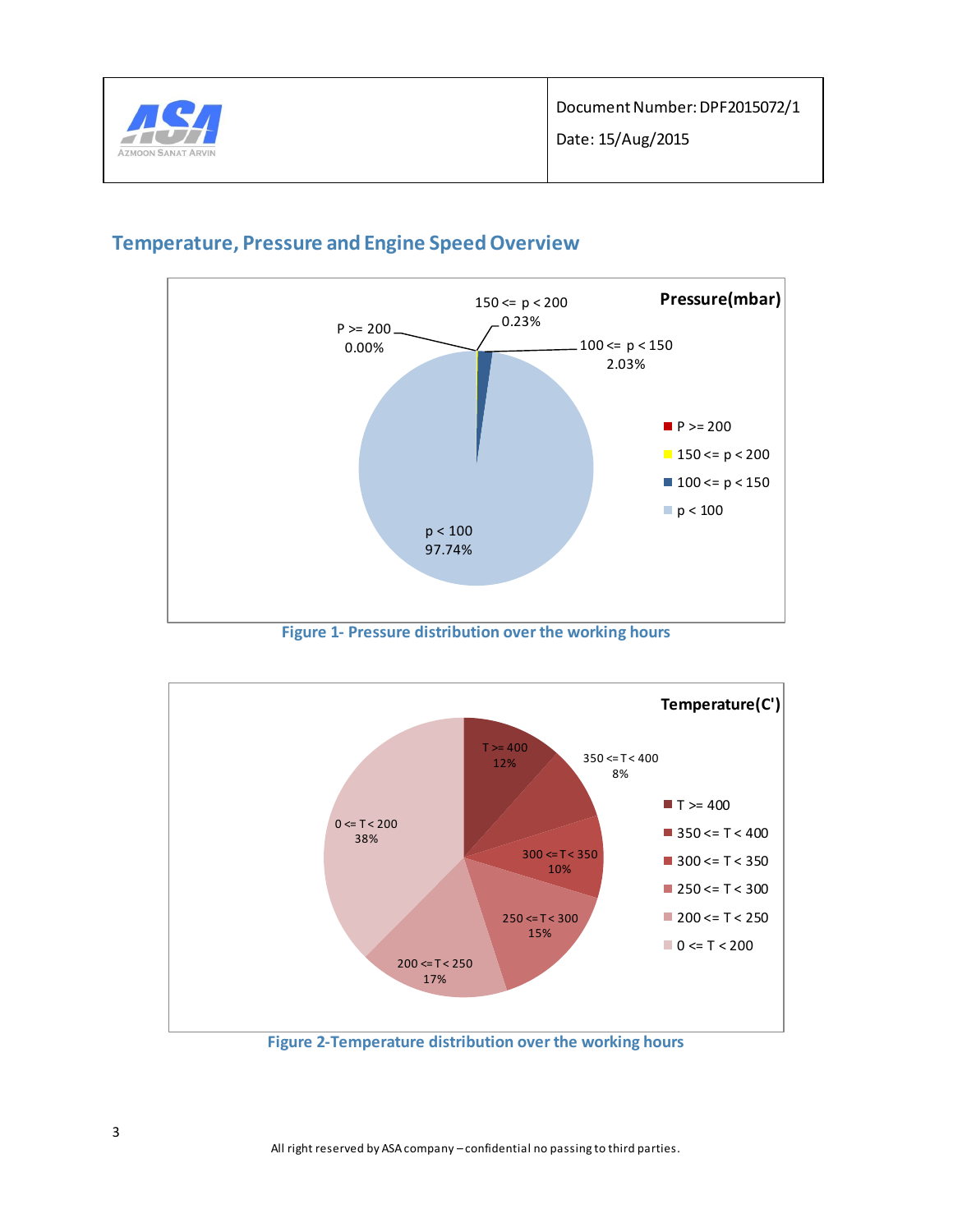



**Figure 3- Engine speed distribution over the working hours**

#### **Table 4- Mean values**

| Mean temperature (C) | Mean pressure(mbar) | Mean engine speed(rpm) |
|----------------------|---------------------|------------------------|
| 255.65               | 18.05               | 787                    |

#### **Table 5- Mean values without idling**

| Mean temperature (C) | Mean pressure(mbar) | Mean engine speed(rpm) |
|----------------------|---------------------|------------------------|
| 312.60               | 32.83               | 1058                   |

#### **Table 6- Max-min values**

| Max-min temperature(C) | Max-min pressure(mbar) | Max-min engine speed(rpm) |
|------------------------|------------------------|---------------------------|
| 566-50                 | $195-0$                | 2128-256                  |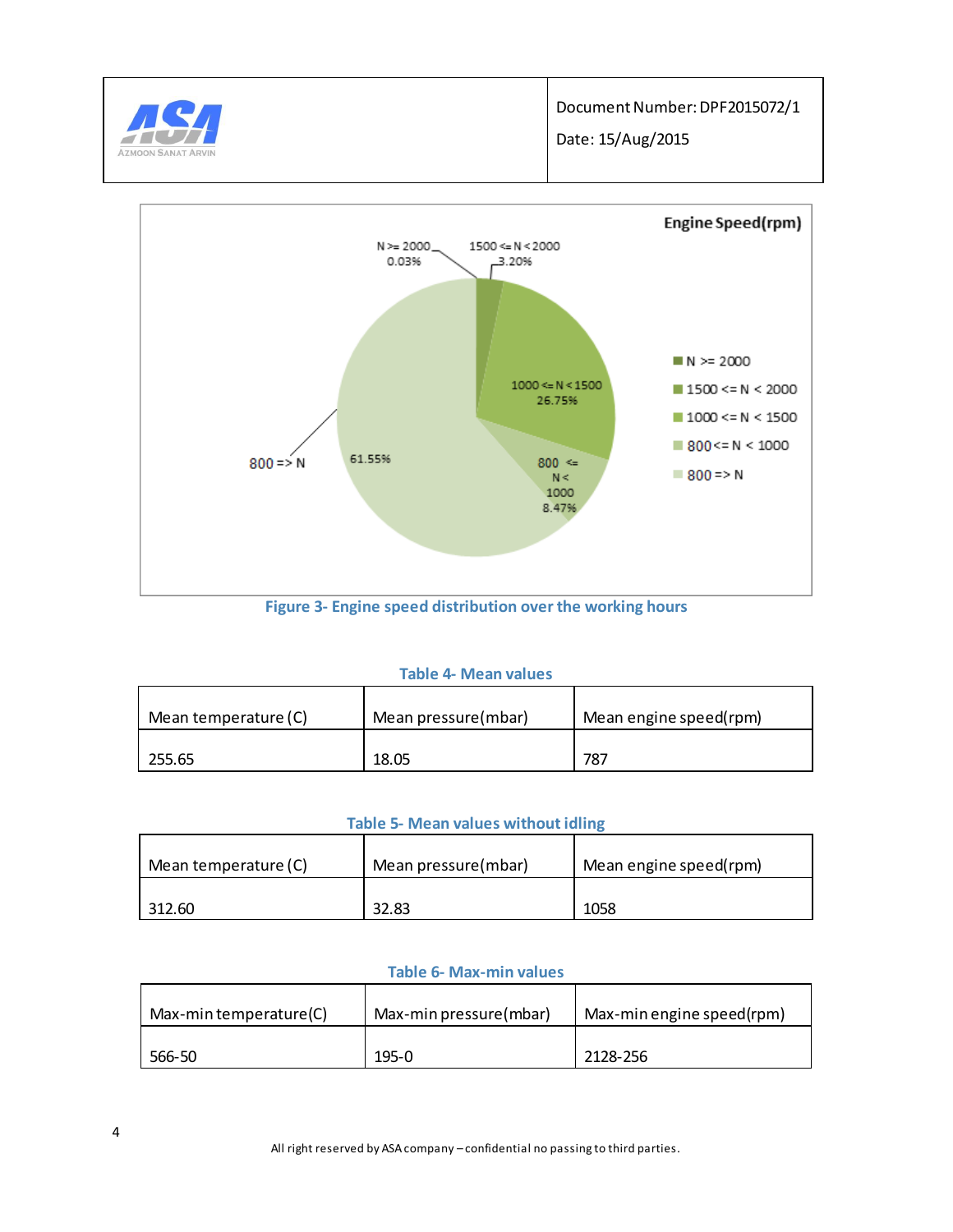

### **Detailed Pressure Analysis**







**Figure 5- Pressure vs. working hours**

Notice: backpressure distribution was shown into two diagrams. As obvious in figure 5, stopworking periods were eliminated and pressure was displayed along working hours.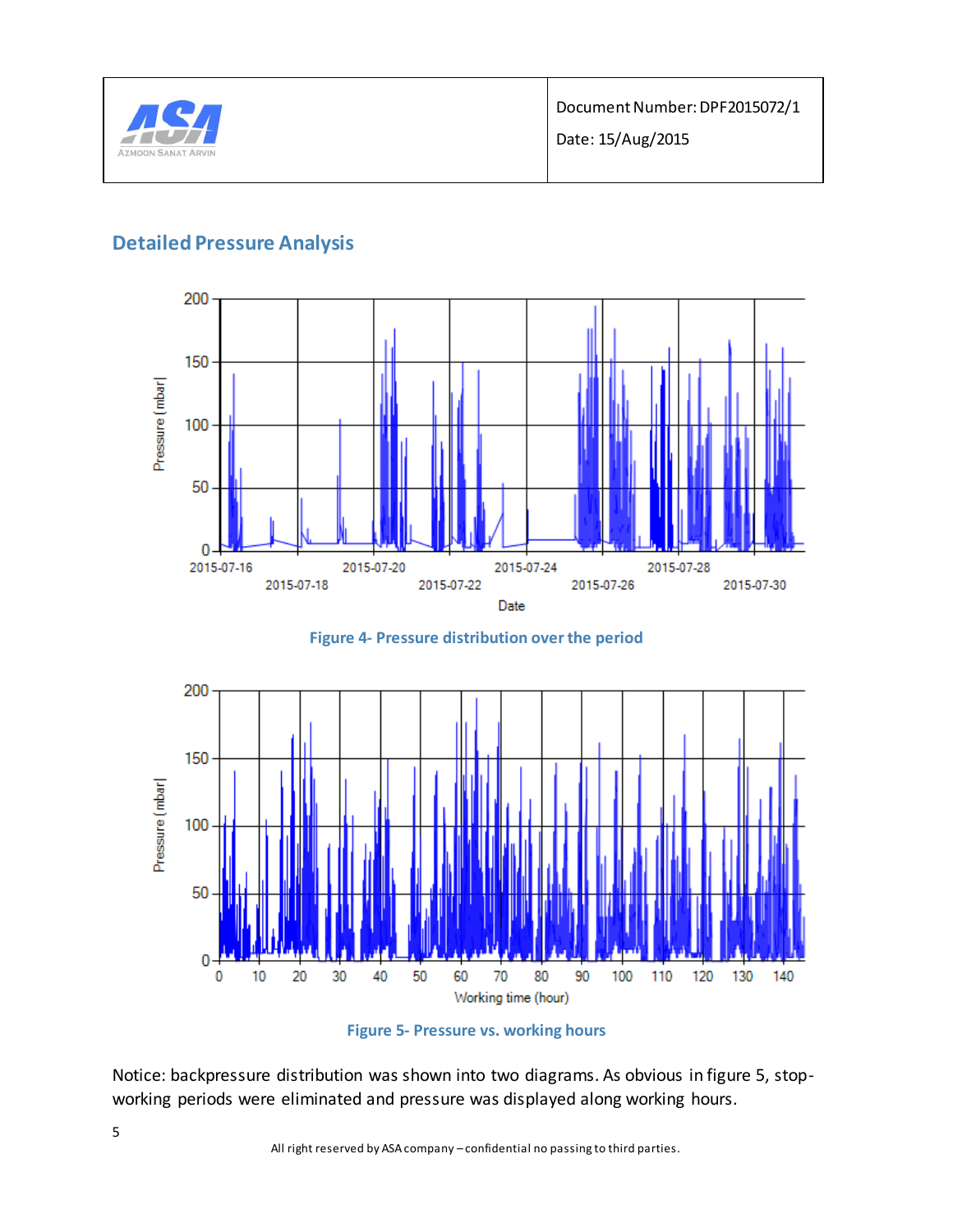

## **Detailed Temperature Analysis**



**Figure 6- Temperature distribution over the period**



**Figure 7- Temperature distribution over the period**

All right reserved by ASA company – confidential no passing to third parties.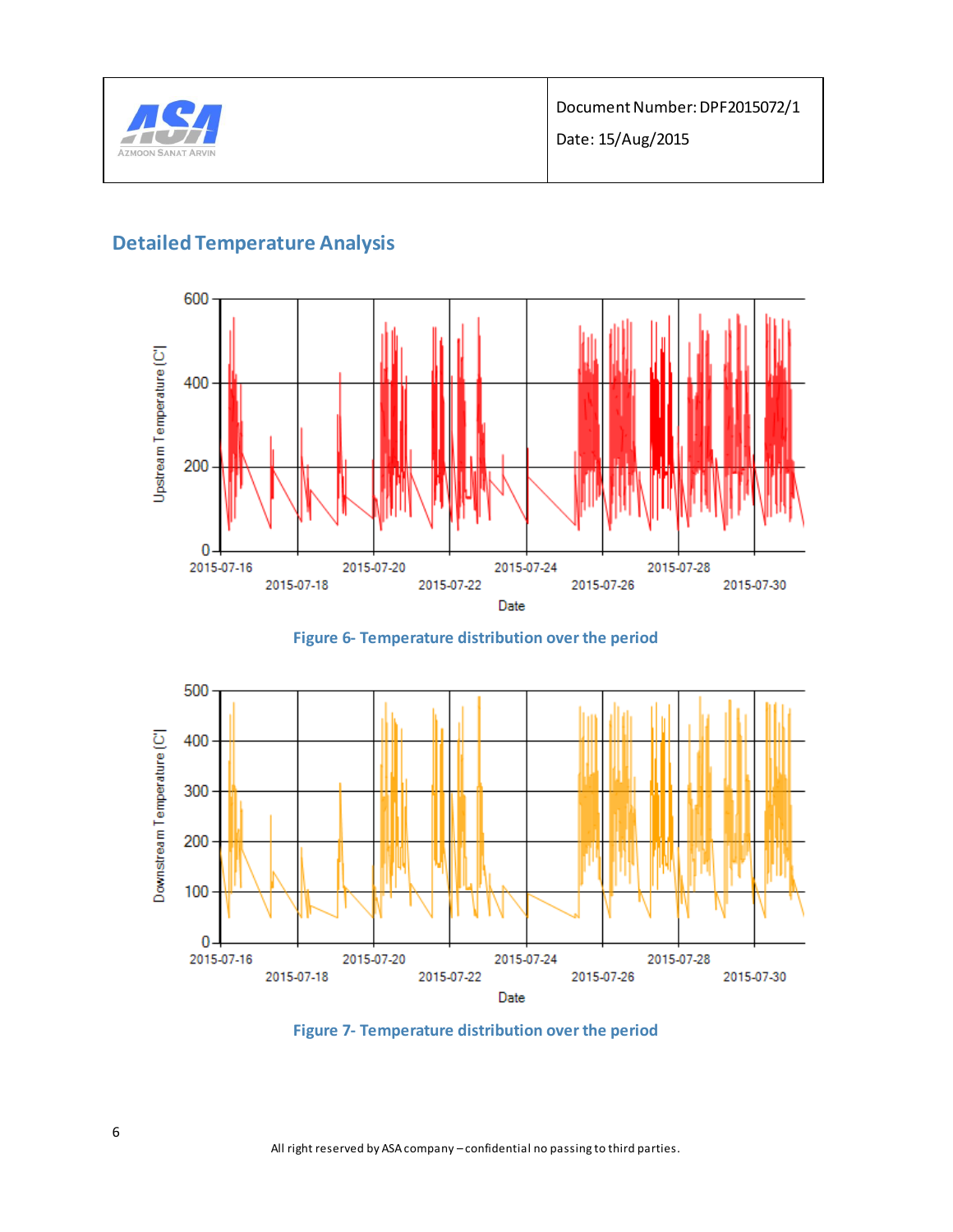

Document Number: DPF2015072/1 Date: 15/Aug/2015

Upstream Temperature (C'  $\pmb{0}$ Working time (hour)





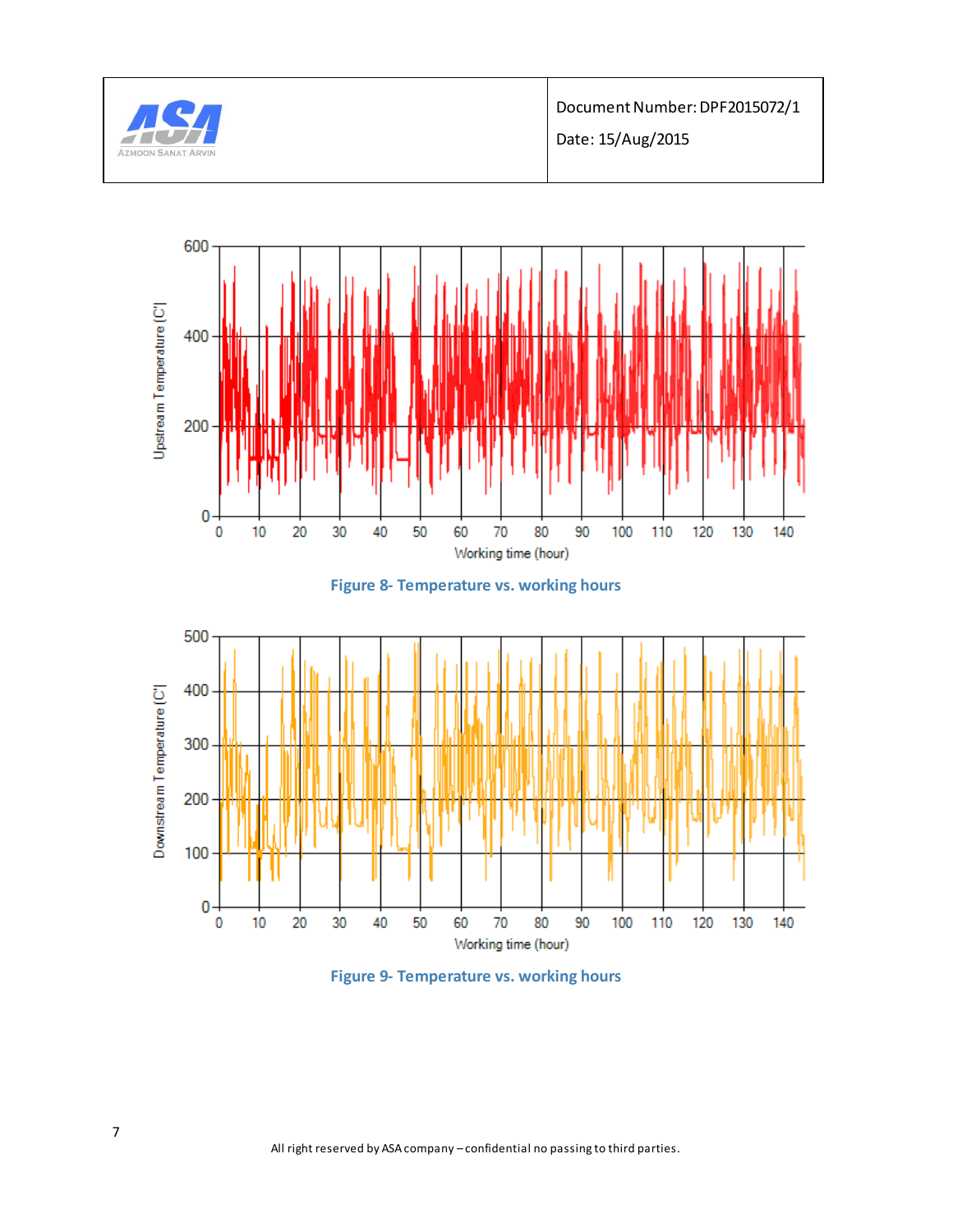

# **Engine Speed Diagrams**



**Figure 10- Engine speed distribution over the period**



**Figure 11- Engine speed diagram for calculating CPK's working days**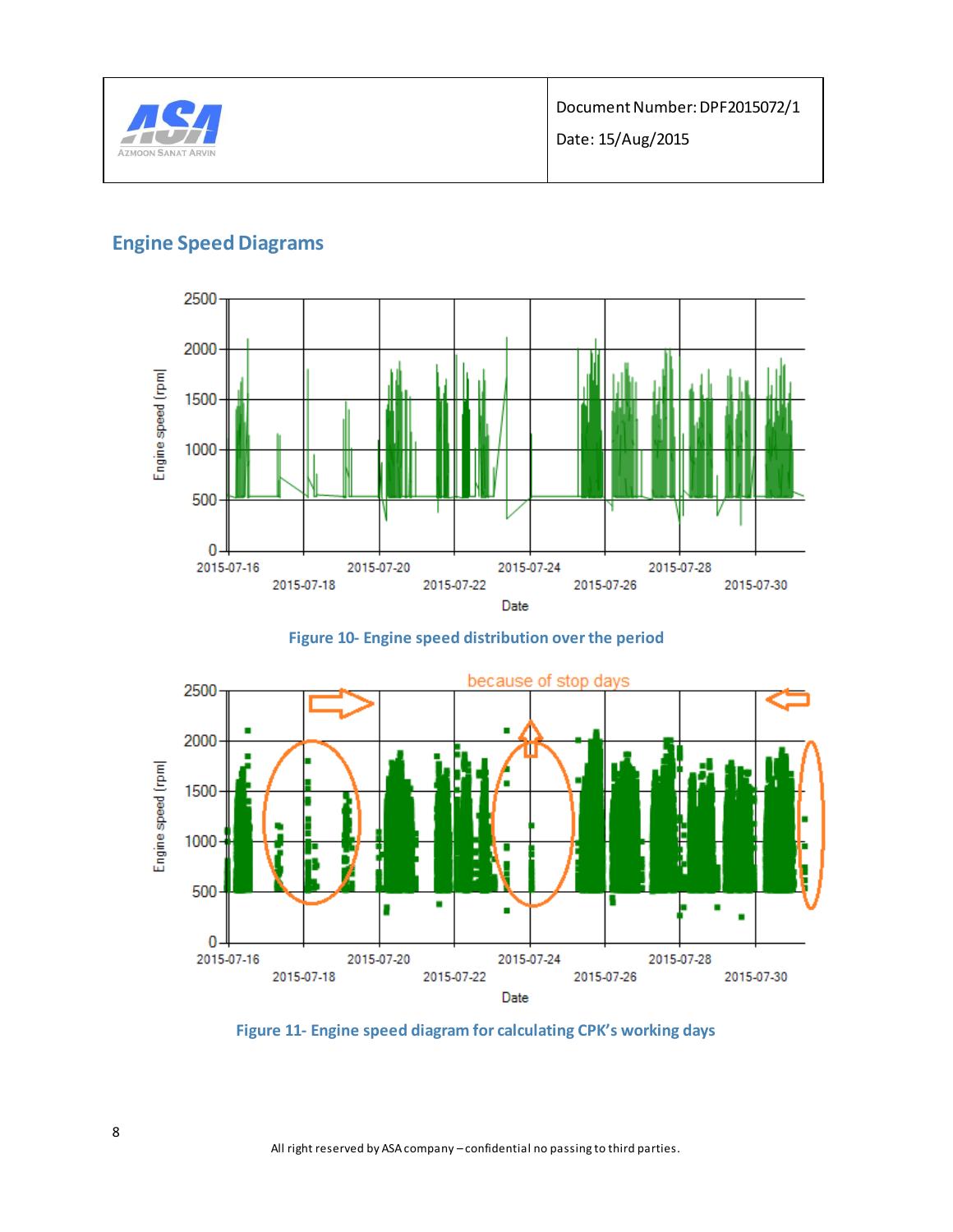



**Figure 12- Time diagram for calculating CPK's working days**

Notice: Data logger sampling time can be calculated from Figure 12. The lines parallel with Date axis show days without data logger data.



# **Pressure-Engine Speed diagrams**

**Figure 13- Pressure against engine speed**

Notice: Yellow alarm (200>pressure>150) region was indicated in figure 13.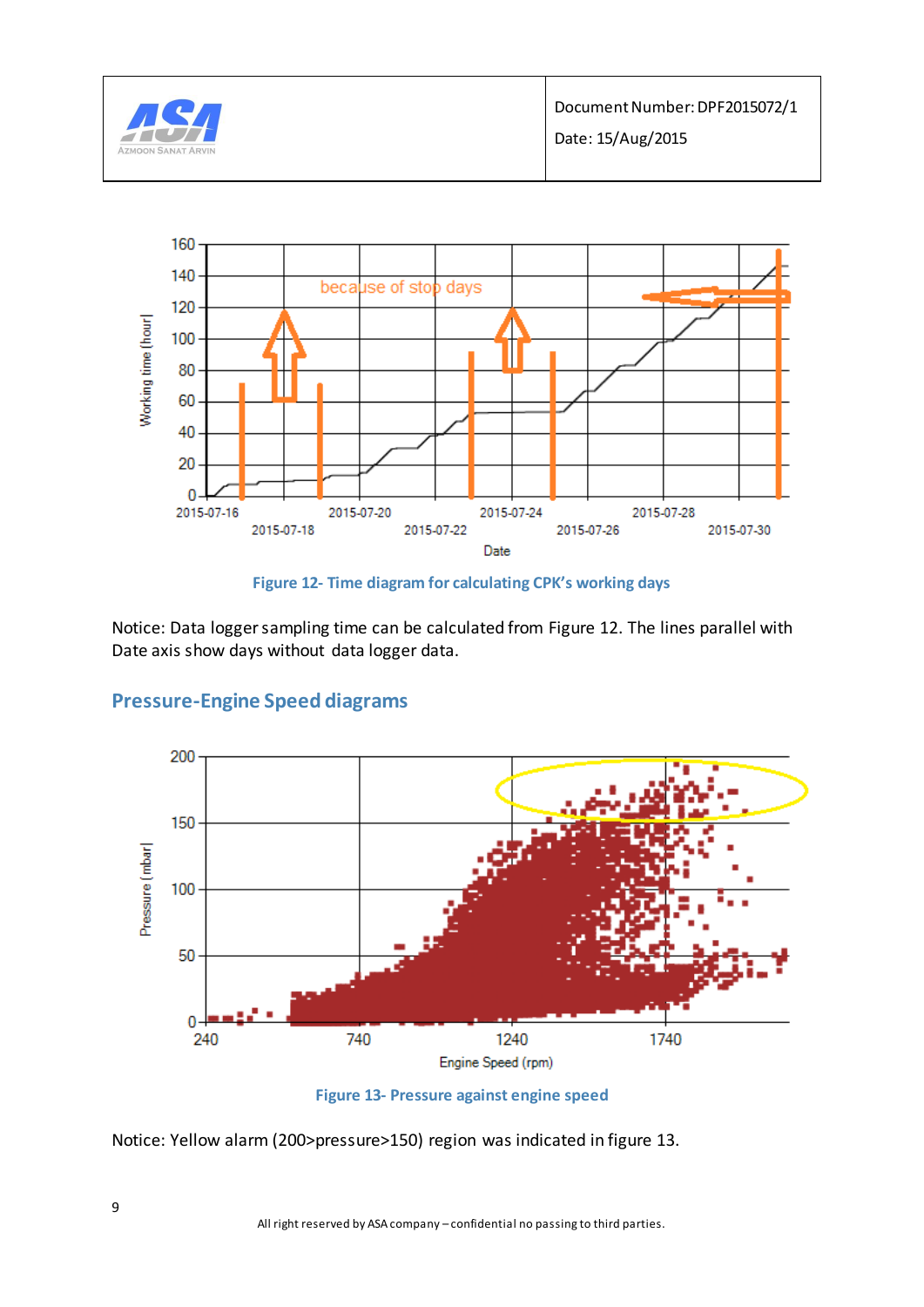



**Figure 14- P,N distribution vs. working hours**

## **Temperature-Engine Speed diagrams**



**Figure 15- Temperature against engine speed**